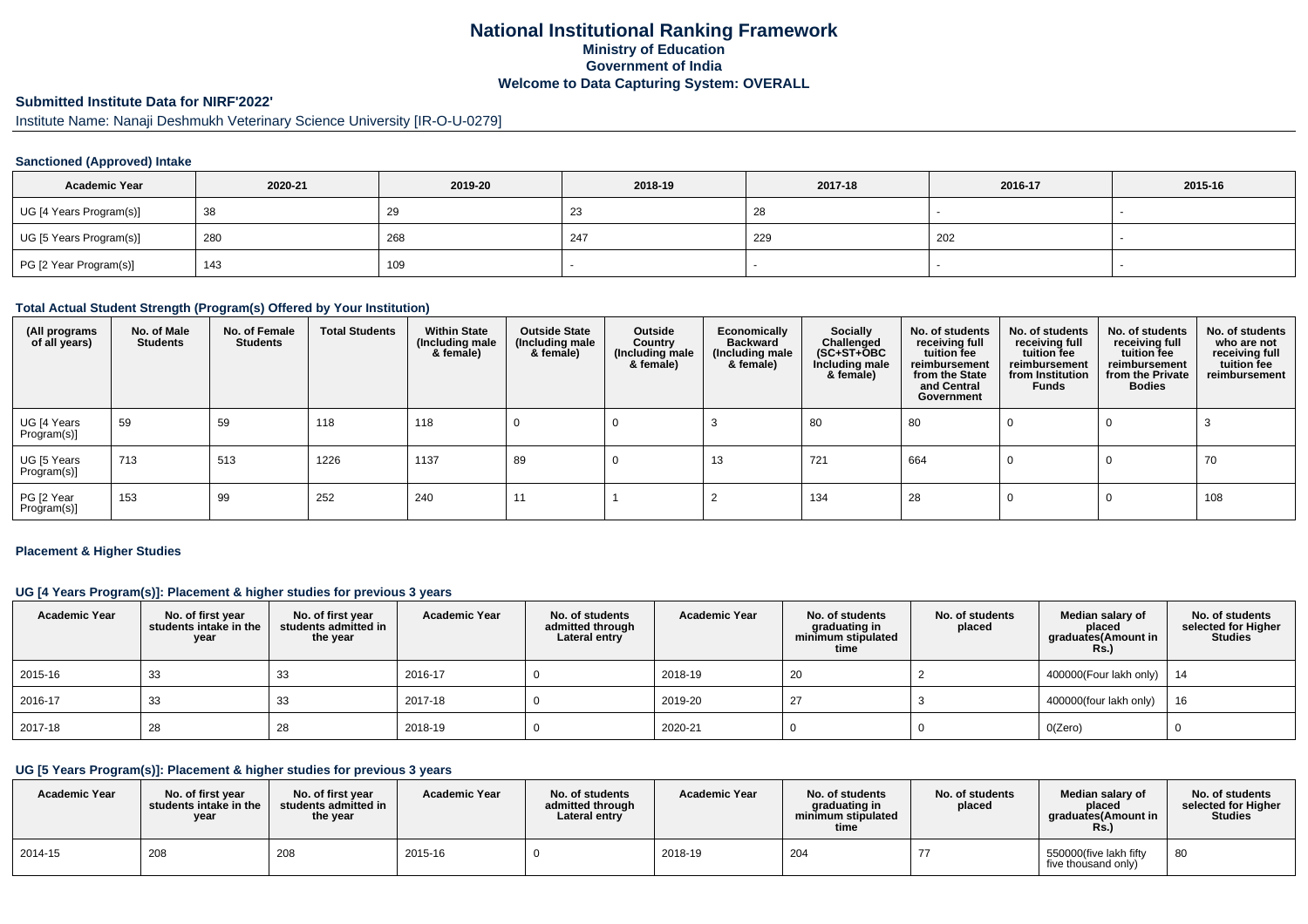| 2015-16 | 208 | $\sim$<br>zuc | 2016-17 | 2019-20 | 205 | n c<br>ັບເ | 572000(Five lakh<br>Seventy two thousand<br>only) | 86 |
|---------|-----|---------------|---------|---------|-----|------------|---------------------------------------------------|----|
| 2016-17 | 202 | $\sim$<br>202 | 2017-18 | 2020-21 |     |            | O(Zero)                                           |    |

# **PG [2 Years Program(s)]: Placement & higher studies for previous 3 years**

| <b>Academic Year</b> | No. of first year<br>students intake in the<br>year | No. of first year<br>students admitted in<br>the year | <b>Academic Year</b> | No. of students graduating in minimum<br>stipulated time | No. of students<br>placed | Median salary of<br>placed<br>graduates(Amount in<br>Rs. | No. of students<br>selected for Higher<br>Studies |
|----------------------|-----------------------------------------------------|-------------------------------------------------------|----------------------|----------------------------------------------------------|---------------------------|----------------------------------------------------------|---------------------------------------------------|
| 2017-18              | 109                                                 | 102                                                   | 2018-19              | 98                                                       | -40                       | 620000(six lakh twenty<br>thousand only)                 | 15                                                |
| 2018-19              | 109                                                 | 102                                                   | 2019-20              | 96                                                       | 42                        | 630000(six lakh thirty<br>thosand only)                  | 14                                                |
| 2019-20              | 109                                                 | 105                                                   | 2020-21              | 97                                                       | -41                       | 630000(six lakh thirty<br>thousand only)                 | 21                                                |

#### **Ph.D Student Details**

| Ph.D (Student pursuing doctoral program till 2020-21 Students admitted in the academic year 2020-21 should not be entered here.) |                                                    |                                                                                                                                  |             |  |  |  |  |
|----------------------------------------------------------------------------------------------------------------------------------|----------------------------------------------------|----------------------------------------------------------------------------------------------------------------------------------|-------------|--|--|--|--|
|                                                                                                                                  |                                                    | <b>Total Students</b>                                                                                                            |             |  |  |  |  |
| Full Time                                                                                                                        |                                                    | 64                                                                                                                               |             |  |  |  |  |
| Part Time                                                                                                                        |                                                    |                                                                                                                                  |             |  |  |  |  |
| No. of Ph.D students graduated (including Integrated Ph.D)                                                                       |                                                    |                                                                                                                                  |             |  |  |  |  |
|                                                                                                                                  | 2020-21                                            | 2019-20                                                                                                                          | 2018-19     |  |  |  |  |
| Full Time                                                                                                                        | 12                                                 |                                                                                                                                  |             |  |  |  |  |
| Part Time                                                                                                                        |                                                    |                                                                                                                                  |             |  |  |  |  |
|                                                                                                                                  |                                                    | PG (Student pursuing MD/MS/DNB program till 2020-21 Students admitted in the academic year 2021 - 22 should not be entered here) |             |  |  |  |  |
|                                                                                                                                  | Number of students pursuing PG (MD/MS/DNB) program |                                                                                                                                  | $\mathbf 0$ |  |  |  |  |
|                                                                                                                                  |                                                    | No. of students Graduating in PG (MD/MS/DNB) program                                                                             |             |  |  |  |  |
| 2020-21                                                                                                                          | 2019-20<br>2018-19                                 |                                                                                                                                  |             |  |  |  |  |
| 0                                                                                                                                | 0                                                  |                                                                                                                                  |             |  |  |  |  |

#### **Online Education**

| I. Does all programs/courses were completed on time.                |                                                                                       | Yes                                                                                                                                                                                                                                                          |  |  |  |
|---------------------------------------------------------------------|---------------------------------------------------------------------------------------|--------------------------------------------------------------------------------------------------------------------------------------------------------------------------------------------------------------------------------------------------------------|--|--|--|
| 2. Measures taken to complete the syllabus of courses and programs. |                                                                                       | Online classess are delivered using the Ciso webex platform purchased by the university. Written materials on various animal<br>management practices are uploaded to pashu gyan portal by university for specific time period and also on university website |  |  |  |
| 3. The period of delay in completion of syllabus (in months).       |                                                                                       |                                                                                                                                                                                                                                                              |  |  |  |
| 4. The period of delay in conducting exams (in months).             |                                                                                       |                                                                                                                                                                                                                                                              |  |  |  |
| <b>Portal Name</b>                                                  | No. of students offered online courses which have credit<br>transferred to transcript | Total no, of online courses which have credit transferred<br>Total no. of credits transferred to transcript<br>to the transcript                                                                                                                             |  |  |  |
| Swayam                                                              |                                                                                       |                                                                                                                                                                                                                                                              |  |  |  |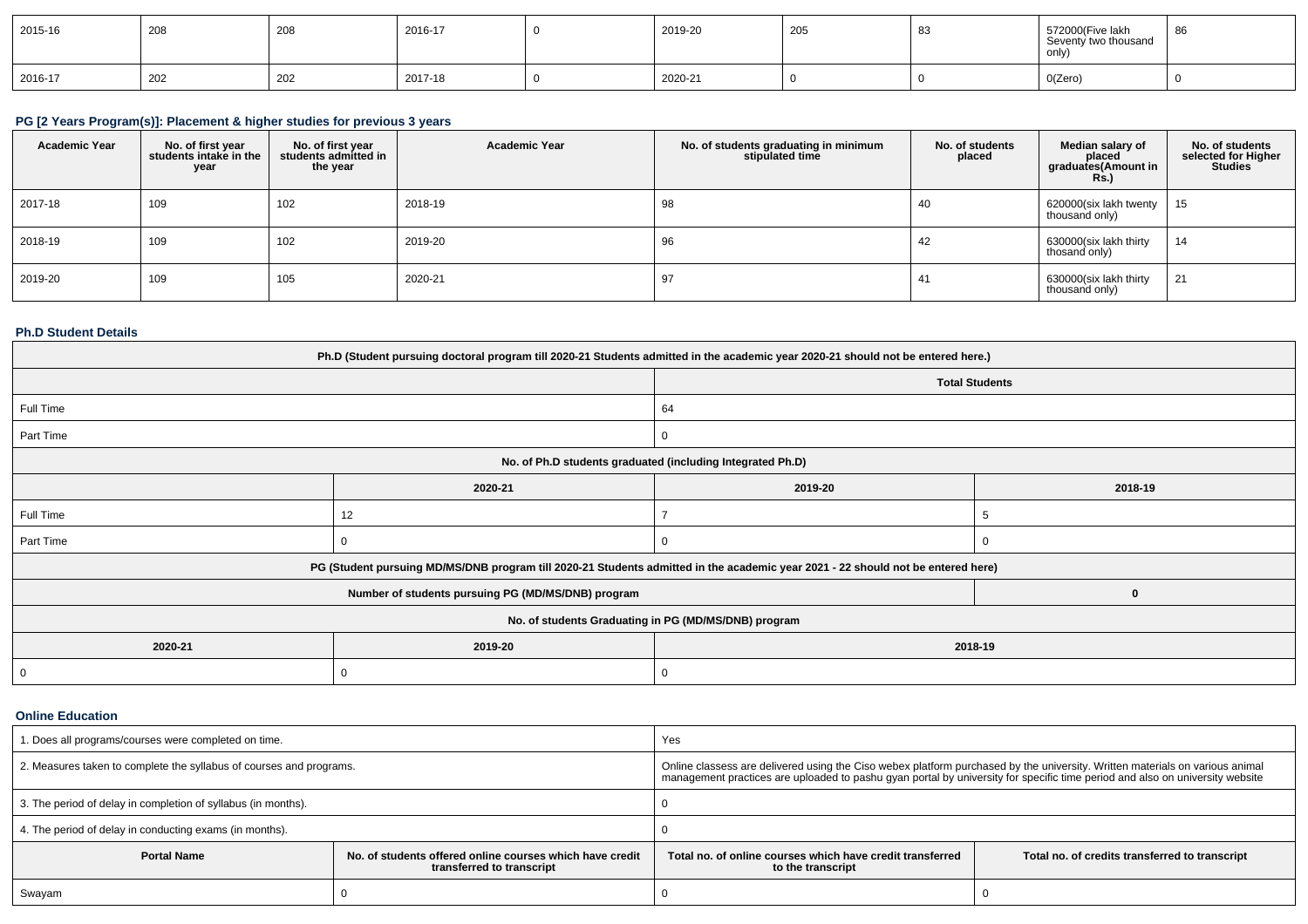| http://www.pashugyan.org                                                                        | 600 |  |
|-------------------------------------------------------------------------------------------------|-----|--|
| 5. No. of courses developed and available online on Swayam platform by your institution faculty |     |  |

#### **Financial Resources: Utilised Amount for the Capital expenditure for previous 3 years**

| <b>Academic Year</b>                                                                                 | 2020-21                                                                            | 2019-20                                                        | 2018-19                                                                      |  |  |  |  |  |
|------------------------------------------------------------------------------------------------------|------------------------------------------------------------------------------------|----------------------------------------------------------------|------------------------------------------------------------------------------|--|--|--|--|--|
|                                                                                                      | <b>Utilised Amount</b>                                                             | <b>Utilised Amount</b>                                         | <b>Utilised Amount</b>                                                       |  |  |  |  |  |
| Annual Capital Expenditure on Academic Activities and Resources (excluding expenditure on buildings) |                                                                                    |                                                                |                                                                              |  |  |  |  |  |
| Library                                                                                              | 2100306 (Twenty one lakh three hundred and six)                                    | $0$ (zero)                                                     | 250822 (Two lakh eight hundred and twenty two)                               |  |  |  |  |  |
| New Equipment for Laboratories                                                                       | 8873563 (Eighty eight lakh seventy three thousand five<br>hundred and sixty three) | 488331 (four lakh eight thousand three hundred and thirty one) | 1771445 (seventeen lakh seventy one thousand four hundred<br>and forty five) |  |  |  |  |  |
| <b>Engineering Workshops</b>                                                                         | 0 (zero)                                                                           | $0$ (zero)                                                     | $0$ (zero)                                                                   |  |  |  |  |  |
| Other expenditure on creation of Capital Assets (excluding<br>expenditure on Land and Building)      | 0 (zero)                                                                           | $0$ (zero)                                                     | $0$ (zero)                                                                   |  |  |  |  |  |

# **Financial Resources: Utilised Amount for the Operational expenditure for previous 3 years**

| <b>Academic Year</b>                                                                                                                                                                            | 2020-21                                                                                      | 2019-20                                                                               | 2018-19                                                                                         |  |  |  |  |
|-------------------------------------------------------------------------------------------------------------------------------------------------------------------------------------------------|----------------------------------------------------------------------------------------------|---------------------------------------------------------------------------------------|-------------------------------------------------------------------------------------------------|--|--|--|--|
|                                                                                                                                                                                                 | <b>Utilised Amount</b>                                                                       | <b>Utilised Amount</b>                                                                | <b>Utilised Amount</b>                                                                          |  |  |  |  |
| <b>Annual Operational Expenditure</b>                                                                                                                                                           |                                                                                              |                                                                                       |                                                                                                 |  |  |  |  |
| Salaries (Teaching and Non Teaching staff)                                                                                                                                                      | 310908487 (Thirty one crore nine lakhs eight thousand four<br>hundred and eighty seven)      | 300815475 (thirty Crore eight lakh fifteen thousand four<br>hundred and seventy five) | 265952288 (Twenty six crore fifty nine lakh fifty two thousand<br>two hundred and eighty eight) |  |  |  |  |
| Maintenance of Academic Infrastructure or consumables and<br>other running expenditures (excluding maintenance of hostels<br>and allied services, rent of the building, depreciation cost, etc) | 121178332 (Twelve crore eleven lakhs seventy eight thousand<br>three hundred and thirty two) | 106113088 (ten crore sixty one lakh thirteen thousand and<br>eiighty eight)           | 83169398 (eight crore thirty one lakh sixty nine thousand three<br>hundred and ninty eight)     |  |  |  |  |
| Seminars/Conferences/Workshops                                                                                                                                                                  | 15000 (Fifteen thousand)                                                                     | 349000 (Three lakh forty nine thousand)                                               | 524800 (five lakh twenty four thousand)                                                         |  |  |  |  |

#### **IPR**

| Calendar year            | 2020 | 2019 | 2018 |
|--------------------------|------|------|------|
| No. of Patents Published |      |      |      |
| No. of Patents Granted   |      |      |      |

# **Sponsored Research Details**

| <b>Financial Year</b>                    | 2020-21                                           | 2019-20                                         | 2018-19                         |
|------------------------------------------|---------------------------------------------------|-------------------------------------------------|---------------------------------|
| Total no. of Sponsored Projects          |                                                   |                                                 |                                 |
| Total no. of Funding Agencies            |                                                   |                                                 |                                 |
| Total Amount Received (Amount in Rupees) | 68737000                                          | 84639000                                        | 5450000                         |
| Amount Received in Words                 | Six crore eighty seven lakh thrity seven thousand | Eight crore forty six lakh thirty nine thousand | Fifty four lakhs fifty thousand |

#### **Consultancy Project Details**

| $-$<br>.<br>Financial Year<br>the contract of the contract of the contract of the contract of the contract of the contract of the contract of | 2020-21<br>2019-20<br>. | 2018-19 |  |
|-----------------------------------------------------------------------------------------------------------------------------------------------|-------------------------|---------|--|
|-----------------------------------------------------------------------------------------------------------------------------------------------|-------------------------|---------|--|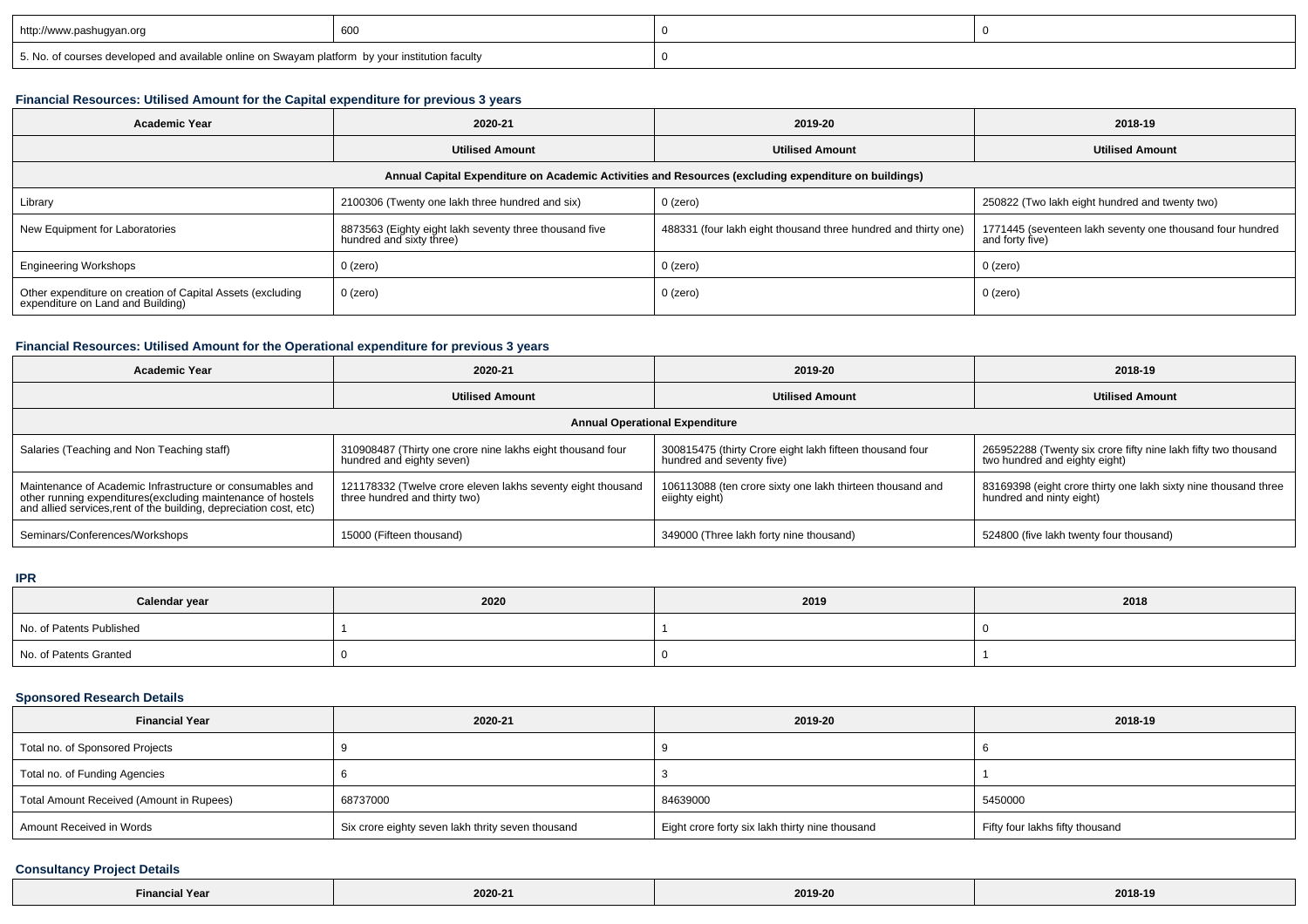| Total no. of Consultancy Projects        |                                 |                                                                          |                                                                             |
|------------------------------------------|---------------------------------|--------------------------------------------------------------------------|-----------------------------------------------------------------------------|
| Total no. of Client Organizations        |                                 |                                                                          |                                                                             |
| Total Amount Received (Amount in Rupees) | 10083000                        | 10934849                                                                 | 23936750                                                                    |
| Amount Received in Words                 | One crore eighty three thousand | One crore nine lakh thirty four thousand eight hundred and<br>forty nine | Two crores thirty nine lakhs thirty six thousand seven hundred<br>and fifty |

# **Executive Development Program/Management Development Programs**

| <b>Financial Year</b>                                                             | 2020-21                                                                      | 2019-20                                                                        | 2018-19                                                                      |
|-----------------------------------------------------------------------------------|------------------------------------------------------------------------------|--------------------------------------------------------------------------------|------------------------------------------------------------------------------|
| Total no. of Executive Development Programs/ Management<br>Development Programs   |                                                                              |                                                                                |                                                                              |
| Total no. of Participants                                                         | 622                                                                          | 622                                                                            | 602                                                                          |
| Total Annual Earnings (Amount in Rupees)(Excluding Lodging<br>& Boarding Charges) | 25399830                                                                     | 42586546                                                                       | 15565946                                                                     |
| Total Annual Earnings in Words                                                    | Two crores fifty three lakhs ninty nine thousand eight hundred<br>and thirty | Four crore twenty five lakhs eighty six thousand five hundred<br>and forty six | one crore fifty five lakhs sixty five thousand nine hundred and<br>forty six |

# **PCS Facilities: Facilities of physically challenged students**

| 1. Do your institution buildings have Lifts/Ramps?                                                                                                         | Yes, more than 60% of the buildings |
|------------------------------------------------------------------------------------------------------------------------------------------------------------|-------------------------------------|
| 2. Do your institution have provision for walking aids, including wheelchairs and transportation from one building to another for<br>handicapped students? | Yes                                 |
| 3. Do your institution buildings have specially designed toilets for handicapped students?                                                                 | Yes, more than 80% of the buildings |

#### **Accreditation**

# **NBA Accreditation**

# **NAAC Accreditation**

# **Faculty Details**

| <b>Srno</b> | Name                     | Age | Designation                | Gender | Qualification                | Experience (In<br>Months) | <b>Currently working</b><br>with institution? | <b>Joining Date</b> | <b>Leaving Date</b>      | <b>Association type</b> |
|-------------|--------------------------|-----|----------------------------|--------|------------------------------|---------------------------|-----------------------------------------------|---------------------|--------------------------|-------------------------|
|             | Rakhi Vaish              | 48  | Professor                  | Female | Ph.D (Veterinary<br>Science) | 233                       | Yes                                           | 22-06-2001          | $\sim$                   | Regular                 |
|             | Nidhi Gupta              | 37  | <b>Assistant Professor</b> | Female | Ph.D (Veterinary<br>Science) | 101                       | Yes                                           | 23-11-2012          | $- -$                    | Regular                 |
|             | Yogita Pandey            | 41  | <b>Assistant Professor</b> | Female | Ph.D (Veterinary<br>Science) | 101                       | Yes                                           | 24-11-2012          | $\overline{\phantom{a}}$ | Regular                 |
|             | Shyam Sagar<br>Karmore   | 47  | Professor                  | Male   | Ph.D (Veterinary<br>Science) | 156                       | Yes                                           | 12-05-2008          | $\sim$                   | Regular                 |
|             | Rakesh Kumar<br>Barhaiya | 33  | <b>Assistant Professor</b> | Male   | Ph.D (Veterinary<br>Science) | 65                        | Yes                                           | 18-02-2015          | $- -$                    | Regular                 |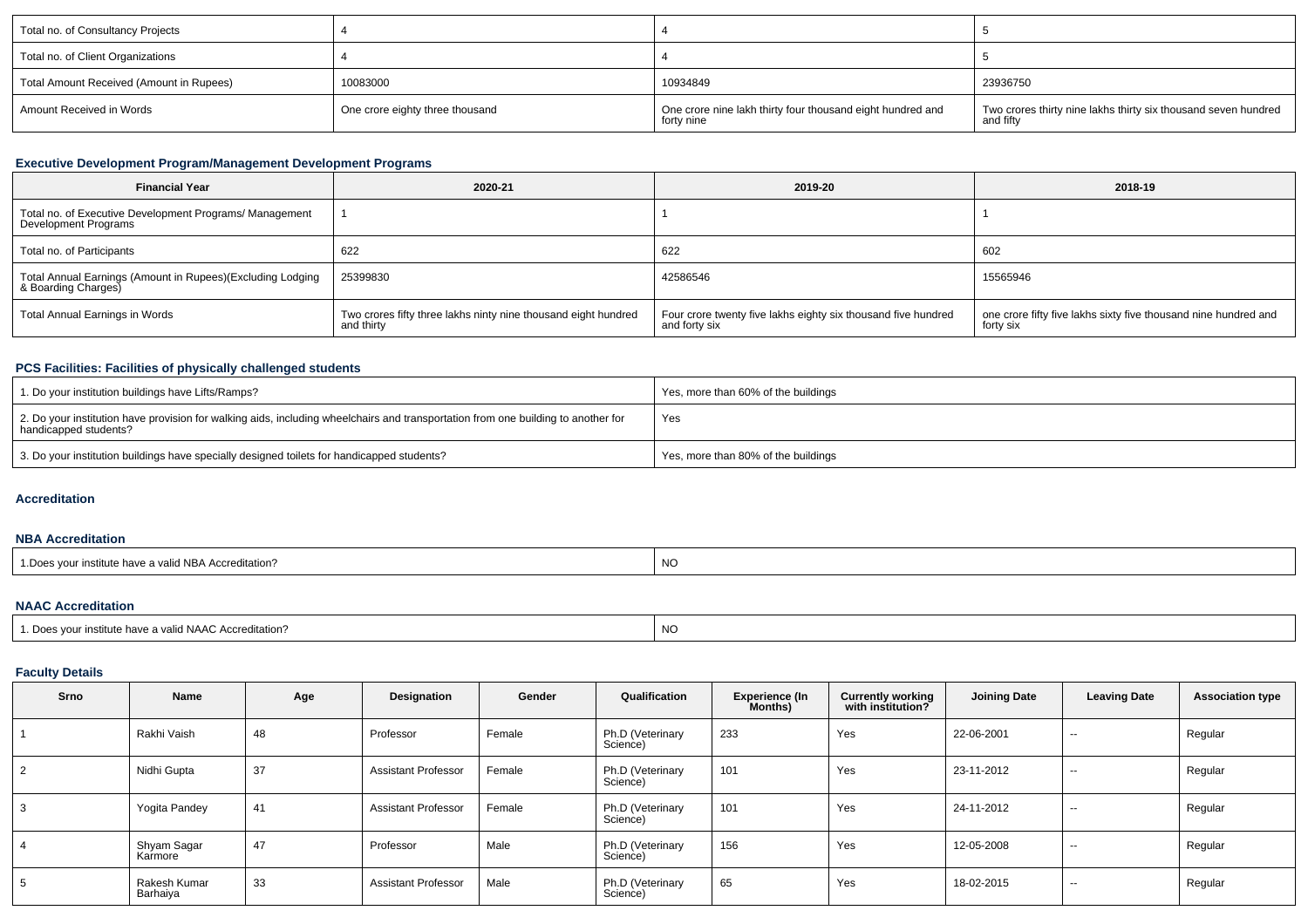| 6              | Dr Shashi Tekam        | 33 | <b>Assistant Professor</b>                          | Female | M.V.Sc(Veterinary)           | 17  | Yes | 09-01-2020 | Ξ.                       | Regular |
|----------------|------------------------|----|-----------------------------------------------------|--------|------------------------------|-----|-----|------------|--------------------------|---------|
| $\overline{7}$ | Aditya Mishra          | 46 | Associate Professor                                 | Male   | Ph.D (Veterinary<br>Science) | 173 | Yes | 04-12-2006 | --                       | Regular |
| 8              | Anand Kumar Jain       | 41 | <b>Assistant Professor</b>                          | Male   | Ph.D (Veterinary<br>Science) | 101 | Yes | 04-12-2012 | --                       | Regular |
| 9              | Sanju Mondal           | 39 | <b>Assistant Professor</b>                          | Female | Ph.D (Veterinary<br>Science) | 76  | Yes | 16-02-2015 | --                       | Regular |
| 10             | Rajesh Kumar<br>Sharma | 59 | Dean / Principal /<br>Director / Vice<br>Chancellor | Male   | Ph.D (Veterinary<br>Science) | 317 | Yes | 02-12-1994 | $\overline{a}$           | Regular |
| 11             | Kshemankar<br>Shrman   | 44 | Associate Professor                                 | Male   | Ph.D (Veterinary<br>Science) | 161 | Yes | 27-01-2007 | ⊷.                       | Regular |
| 12             | Vidhi Gautam           | 42 | Associate Professor                                 | Female | Ph.D (Veterinary<br>Science) | 161 | Yes | 07-07-2007 | ⊶.                       | Regular |
| 13             | Sachin Kumar Jain      | 39 | <b>Assistant Professor</b>                          | Male   | Ph.D (Veterinary<br>Science) | 101 | Yes | 22-11-2012 | $\overline{\phantom{a}}$ | Regular |
| 14             | Giridhari Das          | 47 | Professor                                           | Male   | Ph.D (Veterinary<br>Science) | 233 | Yes | 29-10-2001 | ⊶.                       | Regular |
| 15             | Subhradal Nath         | 39 | <b>Assistant Professor</b>                          | Male   | Ph.D (Veterinary<br>Science) | 101 | Yes | 27-01-2012 | $\overline{\phantom{a}}$ | Regular |
| 16             | Suman Kumar            | 44 | <b>Assistant Professor</b>                          | Male   | Ph.D (Veterinary<br>Science) | 101 | Yes | 01-12-2012 | ⊷.                       | Regular |
| 17             | Ritika Chourasia       | 35 | <b>Assistant Professor</b>                          | Female | M.V.Sc                       | 65  | Yes | 03-03-2015 | ⊷.                       | Regular |
| 18             | Rupesh Verma           | 32 | <b>Assistant Professor</b>                          | Male   | M.V.Sc                       | 17  | Yes | 20-01-2020 | --                       | Regular |
| 19             | Anju Nayak             | 51 | Professor                                           | Female | Ph.D (Veterinary<br>Science) | 101 | Yes | 23-01-2012 | --                       | Regular |
| 20             | Vandana Gupta          | 43 | <b>Assistant Professor</b>                          | Female | Ph.D (Veterinary<br>Science) | 113 | Yes | 11-11-2011 | $\overline{\phantom{a}}$ | Regular |
| 21             | Joycee Jogi            | 40 | <b>Assistant Professor</b>                          | Female | Ph.D (Veterinary<br>Science) | 101 | Yes | 01-02-2012 | ⊶.                       | Regular |
| 22             | Poonam Shakya          | 38 | <b>Assistant Professor</b>                          | Female | Ph.D (Veterinary<br>Science) | 101 | Yes | 28-11-2012 | $\overline{\phantom{a}}$ | Regular |
| 23             | Ajay Rai               | 37 | <b>Assistant Professor</b>                          | Male   | M.V.Sc(Veterinary)           | 65  | Yes | 24-02-2015 | ⊷.                       | Regular |
| 24             | Yamini Verma           | 51 | Professor                                           | Female | Ph.D (Veterinary<br>Science) | 209 | Yes | 05-05-2003 | --                       | Regular |
| 25             | Madhu Swamy            | 55 | Dean / Principal /<br>Director / Vice<br>Chancellor | Female | Ph.D (Veterinary<br>Science) | 305 | Yes | 18-05-1995 | --                       | Regular |
| 26             | Amita Dubey            | 45 | <b>Assistant Professor</b>                          | Female | Ph.D (Veterinary<br>Science) | 101 | Yes | 22-01-2012 | $\overline{\phantom{a}}$ | Regular |
| 27             | Ran Vijay Singh        | 47 | Professor                                           | Male   | Ph.D (Veterinary<br>Science) | 149 | Yes | 30-09-2008 | $\sim$                   | Regular |
| 28             | Bhavana Gupta          | 36 | <b>Assistant Professor</b>                          | Female | Ph.D (Veterinary<br>Science) | 101 | Yes | 29-11-2012 | $\overline{\phantom{a}}$ | Regular |
| 29             | Sunil Nayak            | 56 | Professor                                           | Male   | Ph.D (Veterinary<br>Science) | 305 | Yes | 08-06-1995 | -−                       | Regular |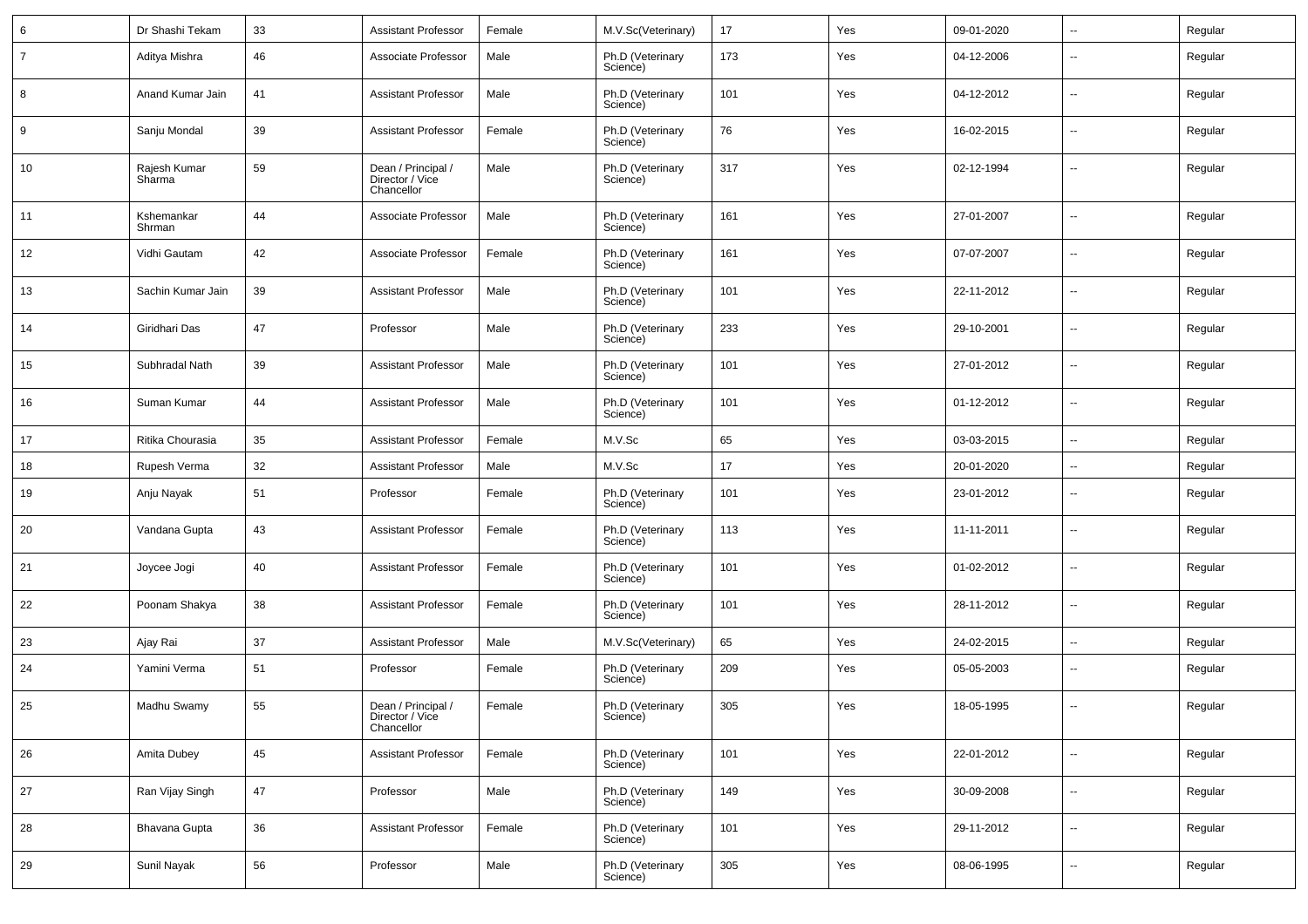| 30 | Ankur Khare            | 40 | <b>Assistant Professor</b> | Male   | Ph.D (Veterinary<br>Science) | 76  | Yes | 16-02-2015 | ⊶.                       | Regular |
|----|------------------------|----|----------------------------|--------|------------------------------|-----|-----|------------|--------------------------|---------|
| 31 | Shrikant Joshi         | 60 | Professor                  | Male   | Ph.D (Veterinary<br>Science) | 389 | Yes | 25-03-1988 | ⊷.                       | Regular |
| 32 | Mohan Singh            | 45 | Associate Professor        | Male   | Ph.D (Veterinary<br>Science) | 173 | Yes | 02-12-2006 | ⊷.                       | Regular |
| 33 | Vaishali Khare         | 38 | <b>Assistant Professor</b> | Female | Ph.D (Veterinary<br>Science) | 101 | Yes | 01-12-2012 | ⊷.                       | Regular |
| 34 | G P Lakhani            | 60 | Professor                  | Male   | Ph.D (Veterinary<br>Science) | 389 | Yes | 24-03-1988 | ⊷.                       | Regular |
| 35 | Akalank Jain           | 61 | Professor                  | Male   | Ph.D (Veterinary<br>Science) | 389 | Yes | 30-03-1988 | ⊶.                       | Regular |
| 36 | Anil Kumar Gour        | 64 | Associate Professor        | Male   | Ph.D (Veterinary<br>Science) | 437 | Yes | 01-07-1984 | ⊷.                       | Regular |
| 37 | <b>Biswajit Roy</b>    | 44 | Professor                  | Male   | Ph.D (Veterinary<br>Science) | 149 | Yes | 03-05-2008 | ⊶.                       | Regular |
| 38 | Rahul Sehar            | 38 | <b>Assistant Professor</b> | Male   | M.V.Sc(Veterinary)           | 113 | Yes | 28-11-2011 | $\sim$                   | Regular |
| 39 | P K Singh              | 43 | Assistant Professor        | Male   | Ph.D (Veterinary<br>Science) | 157 | Yes | 19-05-2008 | $\overline{\phantom{a}}$ | Regular |
| 40 | Surabhi Yadav          | 38 | <b>Assistant Professor</b> | Female | Ph.D (Veterinary<br>Science) | 76  | Yes | 11-03-2015 | ÷.                       | Regular |
| 41 | Ruchi Singh            | 38 | <b>Assistant Professor</b> | Female | Ph.D (Veterinary<br>Science) | 101 | Yes | 22-11-2012 | $\overline{\phantom{a}}$ | Regular |
| 42 | Hari R                 | 37 | <b>Assistant Professor</b> | Male   | Ph.D (Veterinary<br>Science) | 76  | Yes | 23-02-2015 | ÷.                       | Regular |
| 43 | Apra Sahi              | 50 | Professor                  | Female | Ph.D (Veterinary<br>Science) | 233 | Yes | 25-06-2001 | $\overline{\phantom{a}}$ | Regular |
| 44 | Randhir Singh          | 44 | Associate Professor        | Male   | Ph.D (Veterinary<br>Science) | 171 | Yes | 09-03-2007 | ÷.                       | Regular |
| 45 | Manoj Kumar<br>Ahirwar | 35 | <b>Assistant Professor</b> | Male   | M.V.Sc(Veterinary)           | 16  | Yes | 26-02-2020 | $\sim$                   | Regular |
| 46 | Babita Das             | 46 | Assistant Professor        | Female | Ph.D (Veterinary<br>Science) | 113 | Yes | 29-11-2011 | $\overline{\phantom{a}}$ | Regular |
| 47 | Kabita Roy             | 61 | Professor                  | Female | Ph.D (Veterinary<br>Science) | 313 | Yes | 24-05-1995 | ⊷.                       | Regular |
| 48 | Devendra Gupta         | 43 | Associate Professor        | Male   | Ph.D (Veterinary<br>Science) | 173 | Yes | 04-12-2006 | $\overline{\phantom{a}}$ | Regular |
| 49 | Amita Tiwari           | 45 | <b>Assistant Professor</b> | Female | Ph.D (Veterinary<br>Science) | 158 | Yes | 28-04-2008 | $\overline{\phantom{a}}$ | Regular |
| 50 | Shashi Pradhan         | 33 | <b>Assistant Professor</b> | Female | M.V.Sc                       | 101 | Yes | 27-11-2012 | ц.                       | Regular |
| 51 | Ranbir Singh Jatav     | 39 | <b>Assistant Professor</b> | Male   | Ph.D (Veterinary<br>Science) | 65  | Yes | 04-03-2015 | Щ,                       | Regular |
| 52 | Arpana Raikwar         | 38 | <b>Assistant Professor</b> | Female | M.V.Sc(Veterinary)           | 64  | Yes | 23-02-2015 | $\overline{\phantom{a}}$ | Regular |
| 53 | Satya Nidhi Shukla     | 45 | Professor                  | Male   | Ph.D (Veterinary<br>Science) | 173 | Yes | 06-12-2006 | -−                       | Regular |
|    |                        |    |                            |        |                              |     |     |            |                          |         |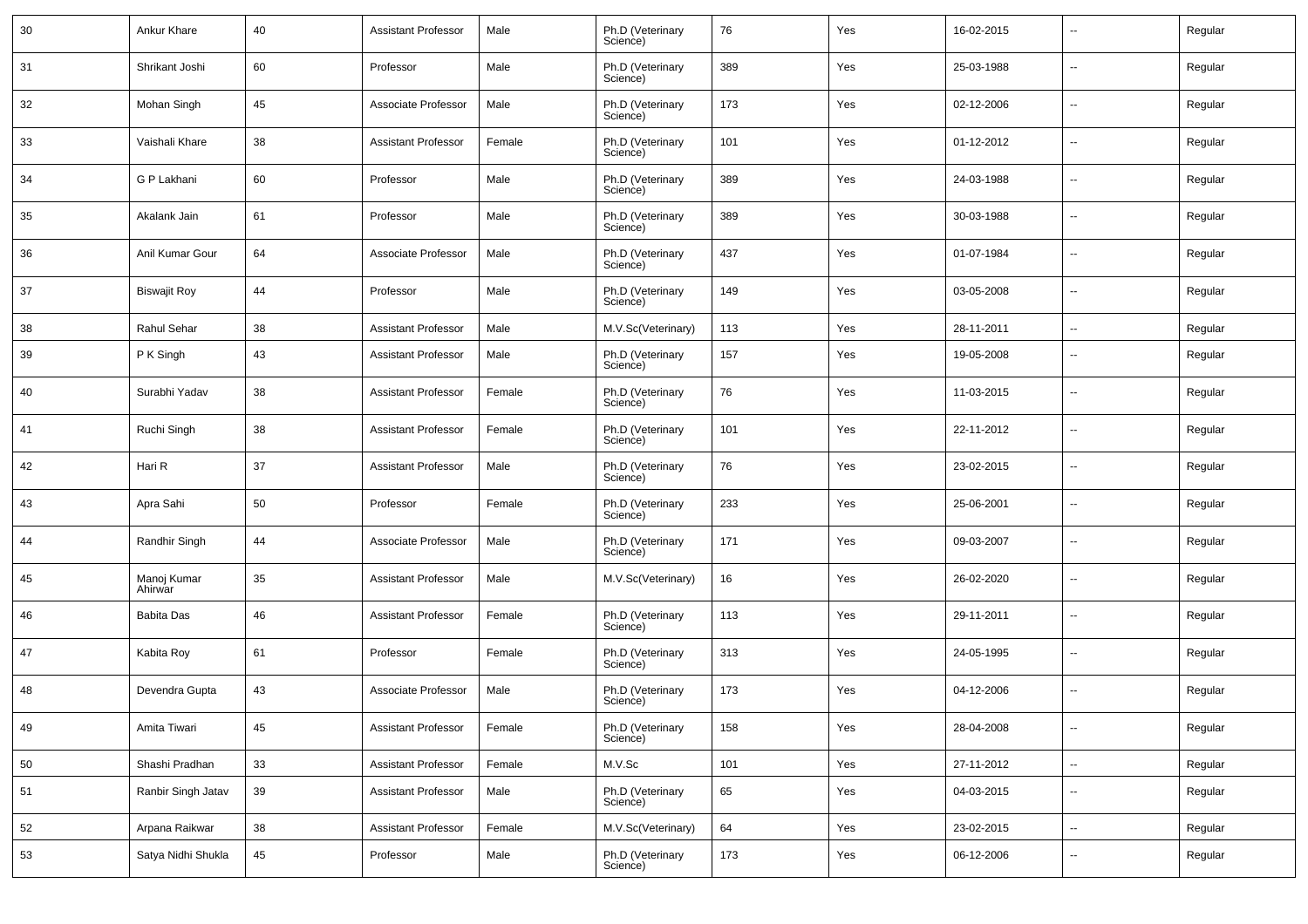| 54 | Nitin Bajaj                 | 47 | <b>Assistant Professor</b>                          | Male   | Ph.D (Veterinary<br>Science) | 149 | Yes | 15-05-2008 | $\sim$                   | Regular |
|----|-----------------------------|----|-----------------------------------------------------|--------|------------------------------|-----|-----|------------|--------------------------|---------|
| 55 | Shobha Jawre                | 50 | Dean / Principal /<br>Director / Vice<br>Chancellor | Female | Ph.D (Veterinary<br>Science) | 217 | Yes | 12-05-2003 | $\mathbf{u}$             | Regular |
| 56 | Sudhir Shankar<br>Atkare    | 64 | Associate Professor                                 | Male   | Ph.D (Veterinary<br>Science) | 437 | Yes | 06-01-1994 | $\mathbf{u}$             | Regular |
| 57 | Girraj Goyal                | 39 | <b>Assistant Professor</b>                          | Male   | Ph.D (Veterinary<br>Science) | 102 | Yes | 31-01-2012 | $\overline{\phantom{a}}$ | Regular |
| 58 | S S Tomar                   | 57 | Dean / Principal /<br>Director / Vice<br>Chancellor | Male   | Ph.D (Veterinary<br>Science) | 400 | Yes | 24-03-1988 | --                       | Regular |
| 59 | Jeetendra Singh<br>Rajoriya | 39 | <b>Assistant Professor</b>                          | Male   | Ph.D (Veterinary<br>Science) | 76  | Yes | 13-03-2015 | $\sim$                   | Regular |
| 60 | Madhuri Dhurvey             | 35 | <b>Assistant Professor</b>                          | Female | M.V.Sc(Veterinary)           | 76  | Yes | 08-04-2015 | $\sim$                   | Regular |
| 61 | Rajesh Kumar<br>vandre      | 36 | <b>Assistant Professor</b>                          | Male   | Ph.D (Veterinary<br>Science) | 104 | Yes | 29-11-2012 | $\mathbf{u}$             | Regular |
| 62 | Amit Kumar Jha              | 37 | <b>Assistant Professor</b>                          | Male   | Ph.D (Veterinary<br>Science) | 76  | Yes | 23-03-2015 | $\overline{\phantom{a}}$ | Regular |
| 63 | Dharmendra Kumar            | 45 | <b>Assistant Professor</b>                          | Male   | Ph.D (Veterinary<br>Science) | 160 | Yes | 02-05-2008 | $\overline{\phantom{a}}$ | Regular |
| 64 | Neelam Tanida               | 38 | <b>Assistant Professor</b>                          | Female | Ph.D (Veterinary<br>Science) | 116 | Yes | 11-11-2011 | --                       | Regular |
| 65 | Anuradha Nema               | 38 | <b>Assistant Professor</b>                          | Female | M.V.Sc(Veterinary)           | 76  | Yes | 16-03-2015 | $\sim$                   | Regular |
| 66 | Anjani Kumar Mishra         | 47 | Professor                                           | Male   | Ph.D (Veterinary<br>Science) | 172 | Yes | 24-01-2007 | $\sim$                   | Regular |
| 67 | Upendra Singh<br>Narwaria   | 35 | <b>Assistant Professor</b>                          | Male   | Ph.D (Veterinary<br>Science) | 76  | Yes | 02-03-2015 | $\sim$                   | Regular |
| 68 | Mohabbat Singh<br>Jamra     | 36 | <b>Assistant Professor</b>                          | Male   | Ph.D (Veterinary<br>Science) | 76  | Yes | 17-03-2015 | $\sim$                   | Regular |
| 69 | Sulochana Sen               | 36 | <b>Assistant Professor</b>                          | Female | Ph.D (Veterinary<br>Science) | 76  | Yes | 13-03-2015 | $\sim$                   | Regular |
| 70 | Sankha Nath Koley           | 43 | Associate Professor                                 | Male   | Ph.D (Veterinary<br>Science) | 156 | Yes | 14-05-2008 | $\sim$                   | Regular |
| 71 | B K Ojha                    | 39 | <b>Assistant Professor</b>                          | Male   | Ph.D (Veterinary<br>Science) | 76  | Yes | 05-03-2015 | $\sim$                   | Regular |
| 72 | Abhilasha Singh             | 36 | <b>Assistant Professor</b>                          | Female | Ph.D (Veterinary<br>Science) | 76  | Yes | 23-02-2015 | $\overline{\phantom{a}}$ | Regular |
| 73 | Somesh Meshram              | 38 | <b>Assistant Professor</b>                          | Male   | Ph.D (Veterinary<br>Science) | 104 | Yes | 27-11-2012 | $\sim$                   | Regular |
| 74 | Serlene Tomar               | 36 | <b>Assistant Professor</b>                          | Female | Ph.D (Veterinary<br>Science) | 114 | Yes | 27-01-2012 | $\sim$                   | Regular |
| 75 | Mansi Shukla                | 41 | <b>Assistant Professor</b>                          | Female | M.V.Sc(Veterinary)           | 112 | Yes | 20-01-2012 | $\sim$                   | Regular |
| 76 | Rajesh Ranjan               | 38 | <b>Assistant Professor</b>                          | Male   | Ph.D (Veterinary<br>Science) | 76  | Yes | 23-02-2015 | $\overline{\phantom{a}}$ | Regular |
| 77 | Payal Jain                  | 36 | <b>Assistant Professor</b>                          | Female | M.V.Sc(Veterinary)           | 76  | Yes | 13-03-2015 | $\sim$                   | Regular |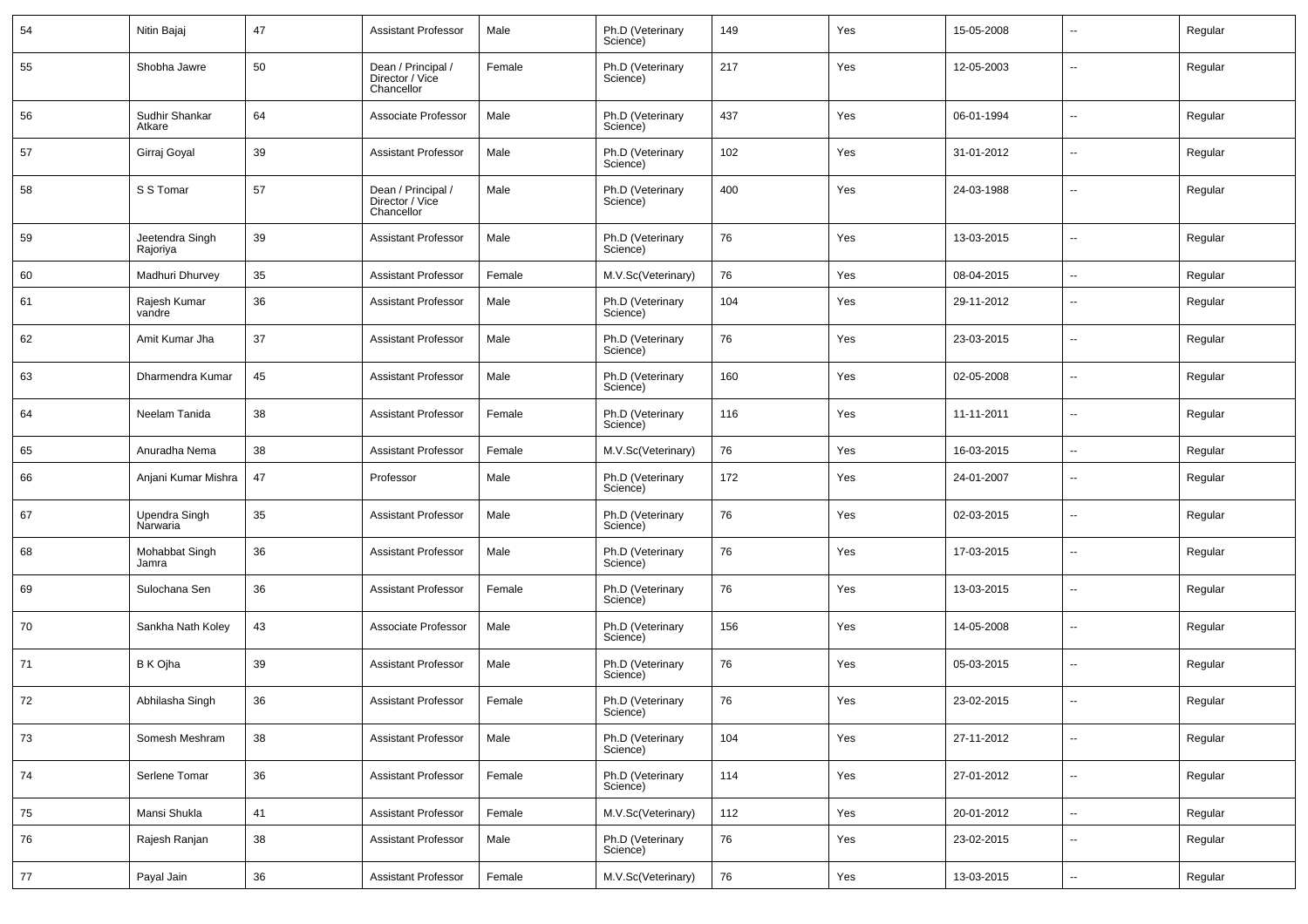| 78  | Pooja Dixit                | 43 | <b>Assistant Professor</b> | Female | Ph.D (Veterinary<br>Science) | 157 | Yes | 19-06-2008 | −−                       | Regular |
|-----|----------------------------|----|----------------------------|--------|------------------------------|-----|-----|------------|--------------------------|---------|
| 79  | Brejesh Kumar<br>Singh     | 40 | <b>Assistant Professor</b> | Male   | Ph.D (Veterinary<br>Science) | 116 | Yes | 24-11-2011 | ⊷.                       | Regular |
| 80  | Shilpa Gajbhiye            | 41 | <b>Assistant Professor</b> | Female | Ph.D (Veterinary<br>Science) | 116 | Yes | 02-12-2011 | $\sim$                   | Regular |
| 81  | Arun Morya                 | 39 | <b>Assistant Professor</b> | Male   | Ph.D (Veterinary<br>Science) | 115 | Yes | 20-12-2011 | ⊷.                       | Regular |
| 82  | Kanchan K<br>Walwadkar     | 49 | <b>Assistant Professor</b> | Female | Ph.D (Veterinary<br>Science) | 75  | Yes | 10-04-2015 | $\sim$                   | Regular |
| 83  | Suman Sant                 | 35 | <b>Assistant Professor</b> | Female | M.V.Sc(Veterinary)           | 103 | Yes | 01-12-2012 | ⊶.                       | Regular |
| 84  | Neeraj Shrivastava         | 49 | <b>Assistant Professor</b> | Male   | Ph.D (Veterinary<br>Science) | 148 | Yes | 13-06-2008 | ⊶.                       | Regular |
| 85  | Sanjay Kumar<br>Shukla     | 38 | <b>Assistant Professor</b> | Male   | Ph.D (Veterinary<br>Science) | 100 | Yes | 22-11-2012 | ÷.                       | Regular |
| 86  | Sachin Digamber<br>Audarya | 42 | <b>Assistant Professor</b> | Male   | Ph.D (Veterinary<br>Science) | 114 | Yes | 31-01-2012 | $\sim$                   | Regular |
| 87  | <b>Rinesh Kumar</b>        | 46 | Professor                  | Male   | Ph.D (Veterinary<br>Science) | 114 | Yes | 24-01-2012 | $\overline{\phantom{a}}$ | Regular |
| 88  | Alok Kumar Dixit           | 46 | <b>Assistant Professor</b> | Male   | Ph.D (Veterinary<br>Science) | 175 | Yes | 04-12-2006 | ÷.                       | Regular |
| 89  | Alok Kumar Singh           | 38 | <b>Assistant Professor</b> | Male   | Ph.D (Veterinary<br>Science) | 76  | Yes | 18-02-2015 | $\overline{\phantom{a}}$ | Regular |
| 90  | Nitesh Kumar               | 47 | Professor                  | Male   | Ph.D (Veterinary<br>Science) | 175 | Yes | 01-10-2007 | $\overline{\phantom{a}}$ | Regular |
| 91  | Arpita Shrivastava         | 50 | <b>Assistant Professor</b> | Female | Ph.D (Veterinary<br>Science) | 156 | Yes | 13-06-2008 | ⊶.                       | Regular |
| 92  | Swatantra Kumar<br>Singh   | 40 | <b>Assistant Professor</b> | Male   | Ph.D (Veterinary<br>Science) | 103 | Yes | 23-11-2012 | ÷.                       | Regular |
| 93  | Rajeev Ranjan              | 43 | <b>Assistant Professor</b> | Male   | Ph.D (Veterinary<br>Science) | 76  | Yes | 19-02-2015 | $\sim$                   | Regular |
| 94  | Manoj Kumar<br>Ahirwar     | 46 | <b>Assistant Professor</b> | Male   | Ph.D (Veterinary<br>Science) | 158 | Yes | 27-05-2008 | $\overline{\phantom{a}}$ | Regular |
| 95  | Kavita Rawat               | 39 | <b>Assistant Professor</b> | Female | Ph.D (Veterinary<br>Science) | 122 | Yes | 24-11-2011 | ⊷.                       | Regular |
| 96  | Deepika Diana<br>Caesar    | 34 | <b>Assistant Professor</b> | Female | M.V.Sc(Veterinary)           | 105 | Yes | 24-11-2012 | $\overline{\phantom{a}}$ | Regular |
| 97  | Anil Kumar Singh           | 41 | <b>Assistant Professor</b> | Male   | Ph.D (Veterinary<br>Science) | 76  | Yes | 19-02-2015 | н,                       | Regular |
| 98  | <b>Baleshwari Dixit</b>    | 36 | <b>Assistant Professor</b> | Female | Ph.D (Veterinary<br>Science) | 116 | Yes | 15-11-2011 | Щ,                       | Regular |
| 99  | Yogesh A Chatur            | 38 | <b>Assistant Professor</b> | Male   | Ph.D (Veterinary<br>Science) | 76  | Yes | 25-02-2015 | Щ,                       | Regular |
| 100 | Anita Tewari               | 36 | <b>Assistant Professor</b> | Female | Ph.D (Veterinary<br>Science) | 76  | Yes | 12-03-2015 | Щ,                       | Regular |
| 101 | Shalendra singh            | 42 | <b>Assistant Professor</b> | Male   | Ph.D (Veterinary<br>Science) | 112 | Yes | 30-12-2011 | $\overline{\phantom{a}}$ | Regular |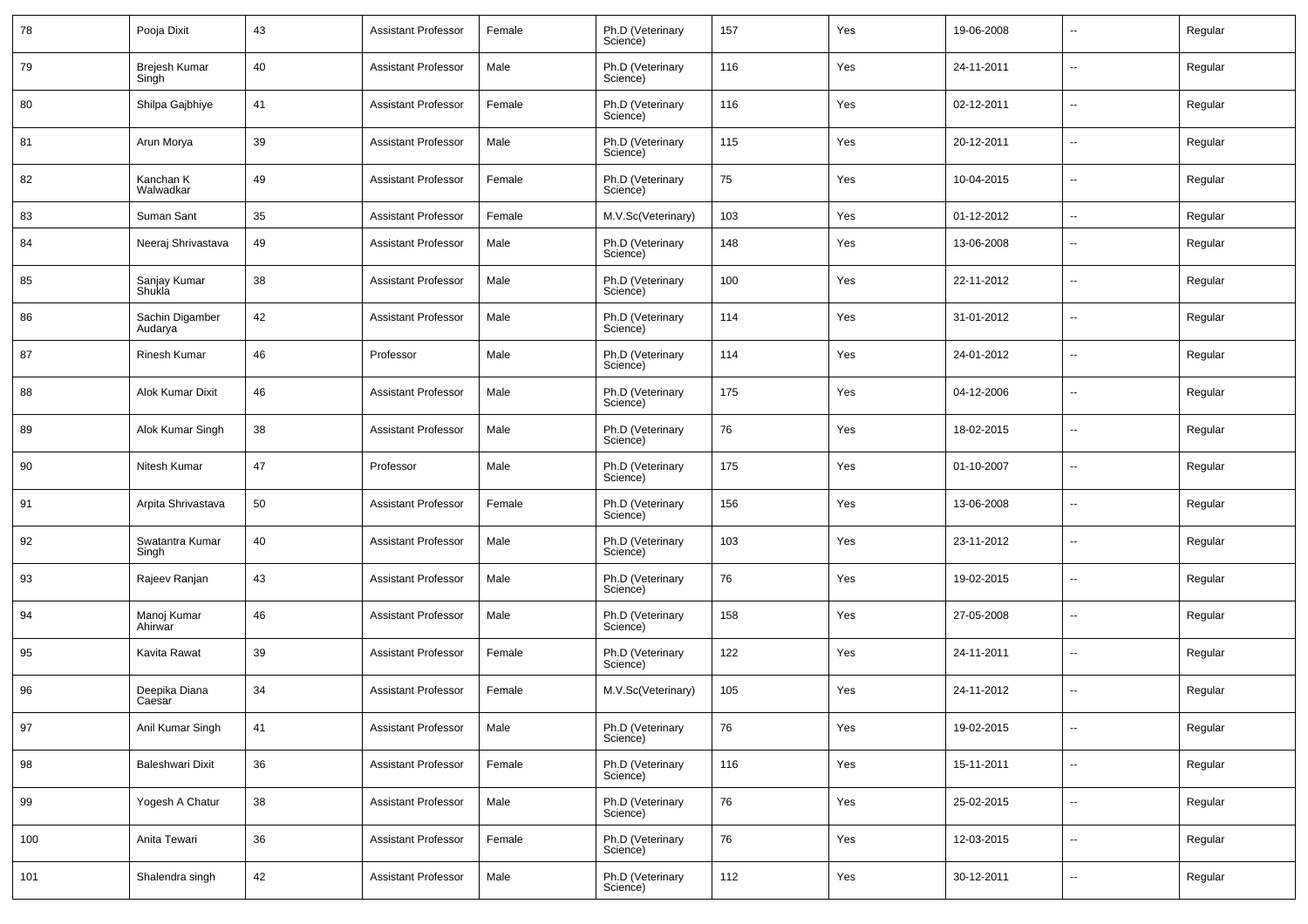| 102 | Sheikh Taiyabali<br>Jamaluddin | 39 | <b>Assistant Professor</b>                          | Male   | Ph.D (Veterinary<br>Science) | 76  | Yes | 17-03-2015 | н.                       | Regular |
|-----|--------------------------------|----|-----------------------------------------------------|--------|------------------------------|-----|-----|------------|--------------------------|---------|
| 103 | Praveen Singh                  | 45 | <b>Assistant Professor</b>                          | Male   | MP.Ed.                       | 115 | Yes | 13-06-2012 | Ξ.                       | Regular |
| 104 | Supriya Shukla                 | 40 | <b>Assistant Professor</b>                          | Female | Ph.D                         | 115 | Yes | 13-06-2012 | н.                       | Regular |
| 105 | R K Jain                       | 61 | Dean / Principal /<br>Director / Vice<br>Chancellor | Male   | Ph.D (Veterinary<br>Science) | 408 | Yes | 19-06-2001 | $\overline{\phantom{a}}$ | Regular |
| 106 | R K Bagherwal                  | 62 | Professor                                           | Male   | Ph.D (Veterinary<br>Science) | 396 | Yes | 30-03-1988 | $\overline{\phantom{a}}$ | Regular |
| 107 | <b>B P Shukla</b>              | 57 | Professor                                           | Male   | Ph.D (Veterinary<br>Science) | 324 | Yes | 10-10-1994 | $\overline{\phantom{a}}$ | Regular |
| 108 | Daljeet Chhabra                | 52 | Professor                                           | Female | Ph.D (Veterinary<br>Science) | 312 | Yes | 08-02-1995 | --                       | Regular |
| 109 | Sandeep Nanavati               | 58 | Professor                                           | Male   | Ph.D (Veterinary<br>Science) | 324 | Yes | 01-11-1994 | $\overline{\phantom{a}}$ | Regular |
| 110 | Archana Jain                   | 56 | Professor                                           | Female | Ph.D (Veterinary<br>Science) | 324 | Yes | 19-10-1994 | --                       | Regular |
| 111 | H K Mehta                      | 60 | Professor                                           | Male   | Ph.D (Veterinary<br>Science) | 384 | Yes | 25-01-1989 | $\overline{\phantom{a}}$ | Regular |
| 112 | Neetu Rajput                   | 45 | Professor                                           | Female | Ph.D (Veterinary<br>Science) | 168 | Yes | 25-01-2007 | $\overline{\phantom{a}}$ | Regular |
| 113 | Dr A K Jayraw                  | 46 | Professor                                           | Male   | Ph.D (Veterinary<br>Science) | 108 | Yes | 13-12-2012 | --                       | Regular |
| 114 | K K Mishra                     | 42 | Professor                                           | Male   | Ph.D (Veterinary<br>Science) | 108 | Yes | 12-12-2012 | $\overline{\phantom{a}}$ | Regular |
| 115 | Nidhi Shrivastava              | 47 | Associate Professor                                 | Female | Ph.D (Veterinary<br>Science) | 180 | Yes | 05-12-2006 | --                       | Regular |
| 116 | Akhilesh Pandey                | 48 | Associate Professor                                 | Male   | Ph.D (Veterinary<br>Science) | 156 | Yes | 29-04-2008 | -−                       | Regular |
| 117 | N K Nayak                      | 43 | Associate Professor                                 | Male   | Ph.D (Veterinary<br>Science) | 180 | Yes | 07-12-2006 | $\overline{\phantom{a}}$ | Regular |
| 118 | Sunil Kumar Gupta              | 47 | Associate Professor                                 | Male   | Ph.D (Veterinary<br>Science) | 180 | Yes | 05-12-2006 | -−                       | Regular |
| 119 | Gaya Prasad Jatav              | 44 | Associate Professor                                 | Male   | Ph.D (Veterinary<br>Science) | 168 | Yes | 19-02-2007 | $\overline{\phantom{a}}$ | Regular |
| 120 | Reshma Jain                    | 45 | Associate Professor                                 | Female | Ph.D (Veterinary<br>Science) | 168 | Yes | 24-05-2007 | --                       | Regular |
| 121 | Vivek Agarwal                  | 45 | Associate Professor                                 | Male   | Ph.D (Veterinary<br>Science) | 156 | Yes | 24-05-2008 | $\overline{\phantom{a}}$ | Regular |
| 122 | Rakesh Sharda                  | 58 | <b>Assistant Professor</b>                          | Male   | Ph.D (Veterinary<br>Science) | 324 | Yes | 19-10-1994 | Щ,                       | Regular |
| 123 | Gayatri Dewangan               | 43 | <b>Assistant Professor</b>                          | Female | Ph.D (Veterinary<br>Science) | 120 | Yes | 01-03-2012 | $\overline{\phantom{a}}$ | Regular |
| 124 | Nidhi Singh<br>Choudhary       | 39 | <b>Assistant Professor</b>                          | Female | Ph.D (Veterinary<br>Science) | 120 | Yes | 08-11-2011 | $\sim$                   | Regular |
| 125 | Ranjith Aich                   | 40 | <b>Assistant Professor</b>                          | Male   | Ph.D (Veterinary<br>Science) | 120 | Yes | 07-03-2012 | н.                       | Regular |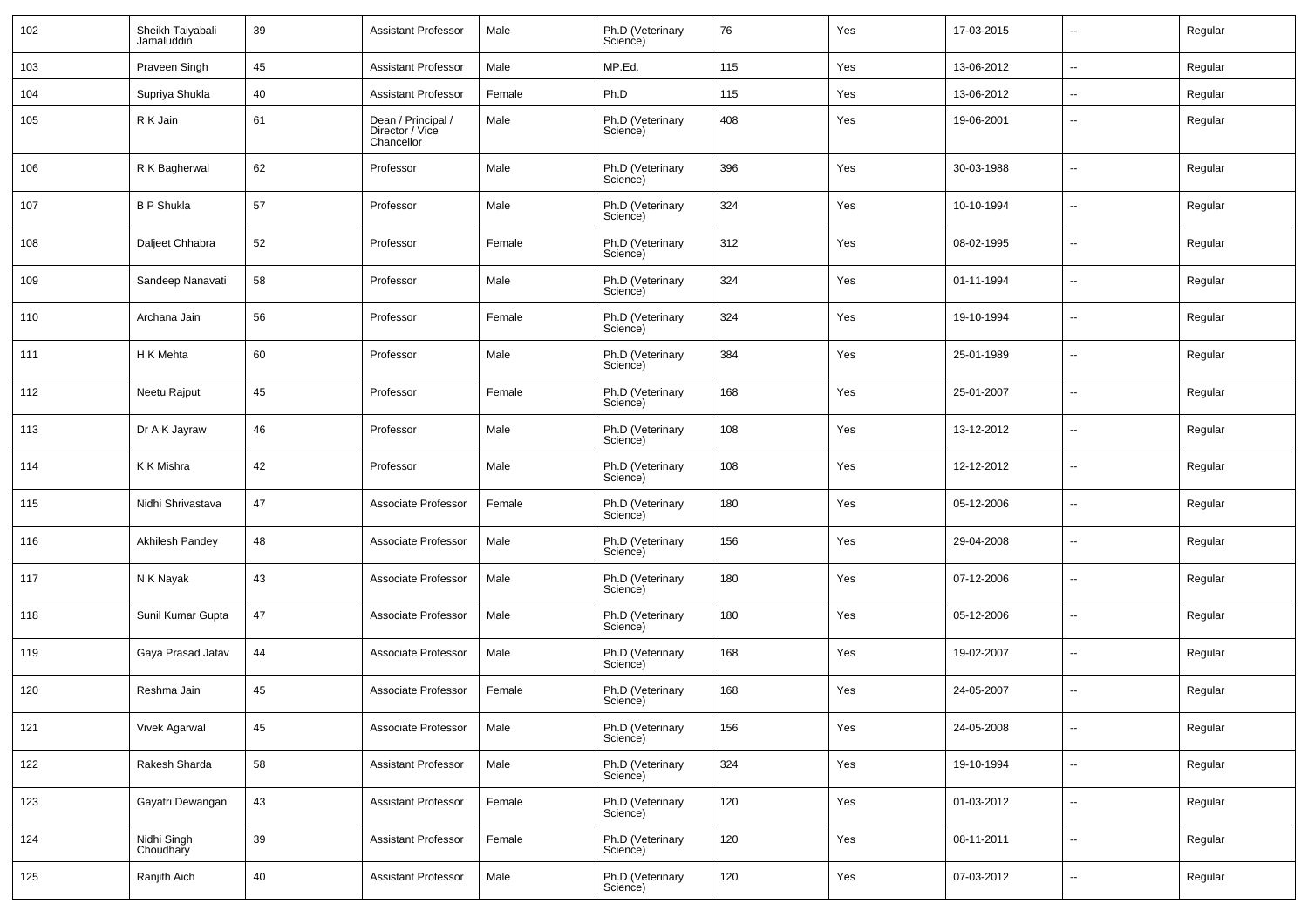| 126 | Vipin Gupta            | 41 | <b>Assistant Professor</b>                          | Male   | Ph.D (Veterinary<br>Science) | 120 | Yes | 31-01-2012 |                          | Regular |
|-----|------------------------|----|-----------------------------------------------------|--------|------------------------------|-----|-----|------------|--------------------------|---------|
| 127 | Deepak Gangil          | 46 | <b>Assistant Professor</b>                          | Male   | Ph.D (Veterinary<br>Science) | 120 | Yes | 25-01-2012 | --                       | Regular |
| 128 | Sobhran Singh<br>Mahor | 42 | <b>Assistant Professor</b>                          | Male   | Ph.D (Veterinary<br>Science) | 120 | Yes | 02-12-2011 | -−                       | Regular |
| 129 | Shweta Rajoriya        | 37 | <b>Assistant Professor</b>                          | Female | Ph.D (Veterinary<br>Science) | 120 | Yes | 01-03-2012 | --                       | Regular |
| 130 | Naresh Kurechiya       | 41 | <b>Assistant Professor</b>                          | Male   | Ph.D (Veterinary<br>Science) | 120 | Yes | 03-12-2011 | -−                       | Regular |
| 131 | N S Rawat              | 42 | <b>Assistant Professor</b>                          | Male   | Ph.D (Veterinary<br>Science) | 108 | Yes | 26-11-2012 | -−                       | Regular |
| 132 | Rakhi Gangil           | 42 | <b>Assistant Professor</b>                          | Female | Ph.D (Veterinary<br>Science) | 108 | Yes | 26-11-2012 | --                       | Regular |
| 133 | Atul Singh Parihar     | 40 | <b>Assistant Professor</b>                          | Female | Ph.D (Veterinary<br>Science) | 108 | Yes | 29-12-2012 | --                       | Regular |
| 134 | Ashok Kumar Patil      | 39 | <b>Assistant Professor</b>                          | Female | Ph.D (Veterinary<br>Science) | 108 | Yes | 29-11-2012 | --                       | Regular |
| 135 | Ashish Kumar Soni      | 36 | <b>Assistant Professor</b>                          | Male   | M.V.Sc(Veterinary)           | 108 | Yes | 29-11-2012 | -−                       | Regular |
| 136 | Joystana<br>Sakkarpude | 36 | <b>Assistant Professor</b>                          | Female | Ph.D (Veterinary<br>Science) | 96  | Yes | 27-02-2012 | --                       | Regular |
| 137 | Danveer Singh<br>Yadav | 41 | <b>Assistant Professor</b>                          | Male   | Ph.D (Veterinary<br>Science) | 108 | Yes | 26-11-2012 | -−                       | Regular |
| 138 | Laxmi Chouhan          | 36 | <b>Assistant Professor</b>                          | Female | M.V.Sc(Veterinary)           | 108 | Yes | 29-11-2012 | -−                       | Regular |
| 139 | Ravi Sikrodia          | 34 | <b>Assistant Professor</b>                          | Male   | M.V.Sc(Veterinary)           | 84  | Yes | 05-03-2015 | --                       | Regular |
| 140 | Mukesh Shakya          | 35 | <b>Assistant Professor</b>                          | Male   | M.V.Sc(Veterinary)           | 84  | Yes | 18-11-2015 | --                       | Regular |
| 141 | Rashmi Choudary        | 39 | <b>Assistant Professor</b>                          | Female | M.V.Sc(Veterinary)           | 84  | Yes | 09-03-2015 | $\overline{\phantom{a}}$ | Regular |
| 142 | Mamta Singh            | 36 | <b>Assistant Professor</b>                          | Female | M.V.Sc(Veterinary)           | 84  | Yes | 09-03-2015 | ⊷.                       | Regular |
| 143 | Madhu Shivhare         | 35 | <b>Assistant Professor</b>                          | Female | M.V.Sc(Veterinary)           | 84  | Yes | 16-03-2015 | --                       | Regular |
| 144 | Nirmala Jamra          | 38 | <b>Assistant Professor</b>                          | Female | M.V.Sc(Veterinary)           | 84  | Yes | 17-03-2015 | -−                       | Regular |
| 145 | Aamrapali Bhimte       | 34 | <b>Assistant Professor</b>                          | Female | M.V.Sc(Veterinary)           | 16  | Yes | 10-01-2020 | $\overline{a}$           | Regular |
| 146 | Alka Suman             | 31 | <b>Assistant Professor</b>                          | Female | M.V.Sc(Veterinary)           | 16  | Yes | 07-01-2020 | --                       | Regular |
| 147 | A P Singh              | 41 | Dean / Principal /<br>Director / Vice<br>Chancellor | Male   | Ph.D (Veterinary<br>ocience) | 157 | Yes | 17-05-2008 | -−                       | Regular |
| 148 | Kajal Kumar Jadav      | 46 | <b>Assistant Professor</b>                          | Male   | Ph.D (Veterinary<br>Science) | 111 | Yes | 12-03-2012 | $\sim$                   | Regular |
| 149 | S K Mahajan            | 56 | Associate Professor                                 | Male   | Ph.D (Fishery<br>Science)    | 338 | Yes | 30-03-1993 | ш.                       | Regular |
| 150 | Madhuri Sharma         | 44 | Associate Professor                                 | Female | Ph.D                         | 115 | Yes | 23-11-2012 | ш.                       | Regular |
| 151 | Sona Dubey             | 48 | <b>Assistant Professor</b>                          | Female | Ph.D                         | 112 | Yes | 15-02-2013 | $\overline{\phantom{a}}$ | Regular |
| 152 | Preeti Mishra          | 52 | <b>Assistant Professor</b>                          | Female | Ph.D                         | 114 | Yes | 27-11-2012 | щ.                       | Regular |